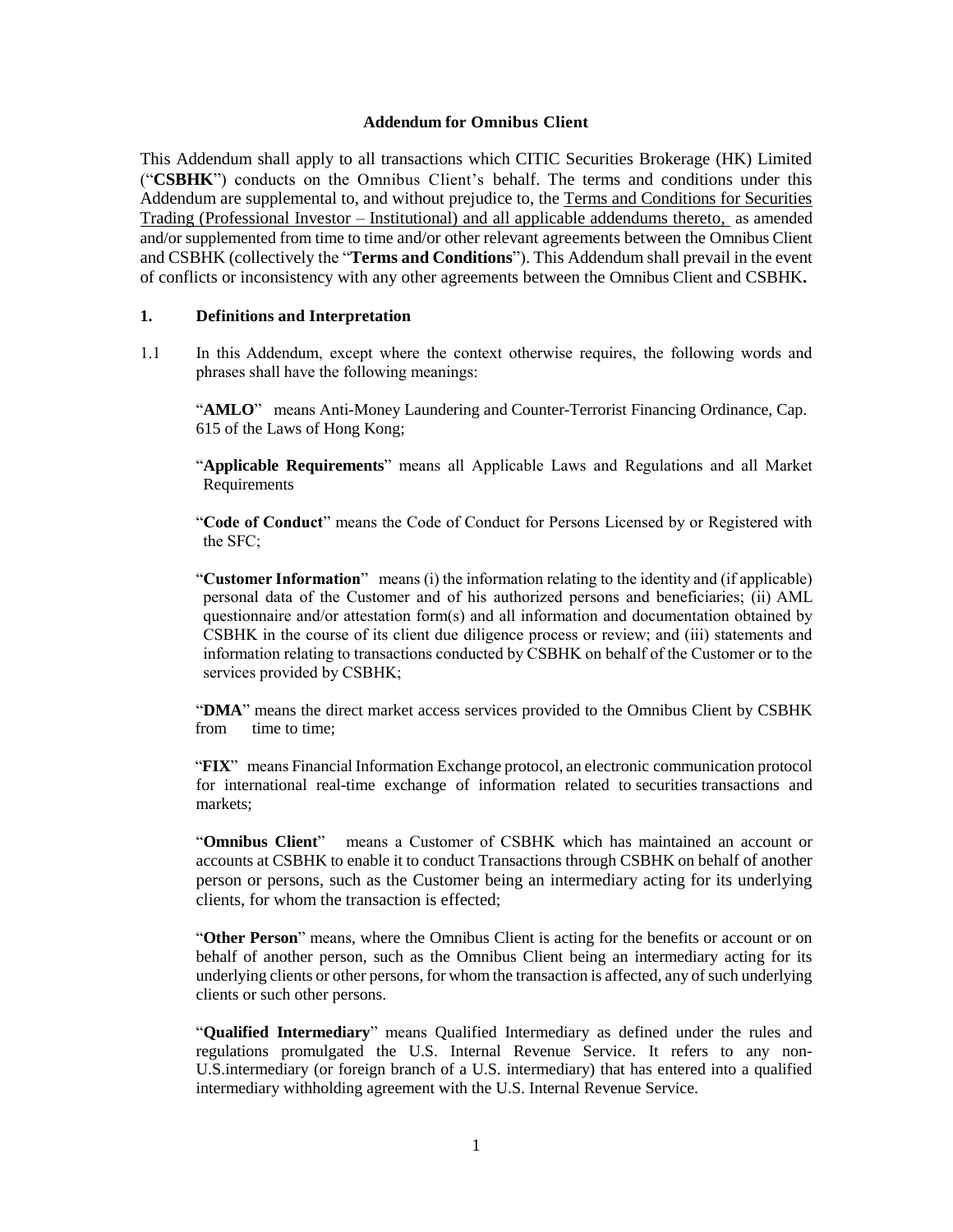"**Rules**" means Rules of the Exchange of HKEX;

"**TTEP**" means a Trade-through Exchange Participant as designated by the Exchange; and

"**Transaction(s)**" means a transaction or transactions conducted by the Omnibus Client through CSBHK.

- 1.2 Words denoting the singular shall include the plural and vice versa, and words denoting any gender shall include all genders.
- 1.3 Clause headings are inserted for convenience of reference only and shall not, in any event, affect the interpretation and construction of this Addendum.
- 1.4 This Addendum forms part of the Terms and Conditions. In the event of conflicts or inconsistency between this Addendum and the Terms and Conditions, the English version of this Addendum shall prevail.
- 1.5 Capitalized terms that are not otherwise defined in this Addendum shall have the same meaning in the Terms and Conditions.
- 1.6 The Omnibus Client agrees and acknowledges that this Addendum shall constitute a legally binding contract. By conducting any Transactions through CSBHK, the Omnibus Client is deemed to have accepted and agreed to be bound by the terms and conditions of this Addendum.

### **Account Opening and Terms of Business**

- 2.1 The Omnibus Client represents and confirms that it is not (i) a United States Person; (ii) a foreign person controlled by a United States Person; (iii) a foreign person acting on behalf of or in conjunction with a United States Person; nor (iv) a Canadian Person. For the purpose of this clause, "United States Person" and "Canadian Person" shall be as defined in the relevant United States law or Canadian law for tax purposes.
- 2.2 The Omnibus Client shall fulfil all on-boarding and periodic review requirements and provide information in such form and time and procure the completion and signing of such documents as CSBHK may require from time to time (including but not limited to W-8BEN Form), failing which CSBHK will be unable to provide services in the relevant market. The Omnibus Client shall also ensure that the information provided by it to CSBHK is accurate and true.
- 2.3 The Omnibus Client is responsible for seeking its own professional tax advice in connection with the tax implications on the transactions to be conducted through CSBHK, where appropriate.
- 2.4 As a Customer, the Omnibus Client shall be bound by the Terms and Conditions, confirmations, contract notes, notices, letters and other contracts issued in respect of the Securities Account and the Transactions (collectively, the "**Agreement**"), once it opens a Securities Account, gives instructions to CSBHK or places an order with CSBHK and/or makes use of any trading facilities of CSBHK.
- 2.5 When making use of any trading facilities of CSBHK or conducting any Transactions through CSBHK, the Omnibus Client shall comply with all Applicable Requirements. Where there is any conflict between the Terms and Conditions and the Applicable Requirements, the latter will prevail.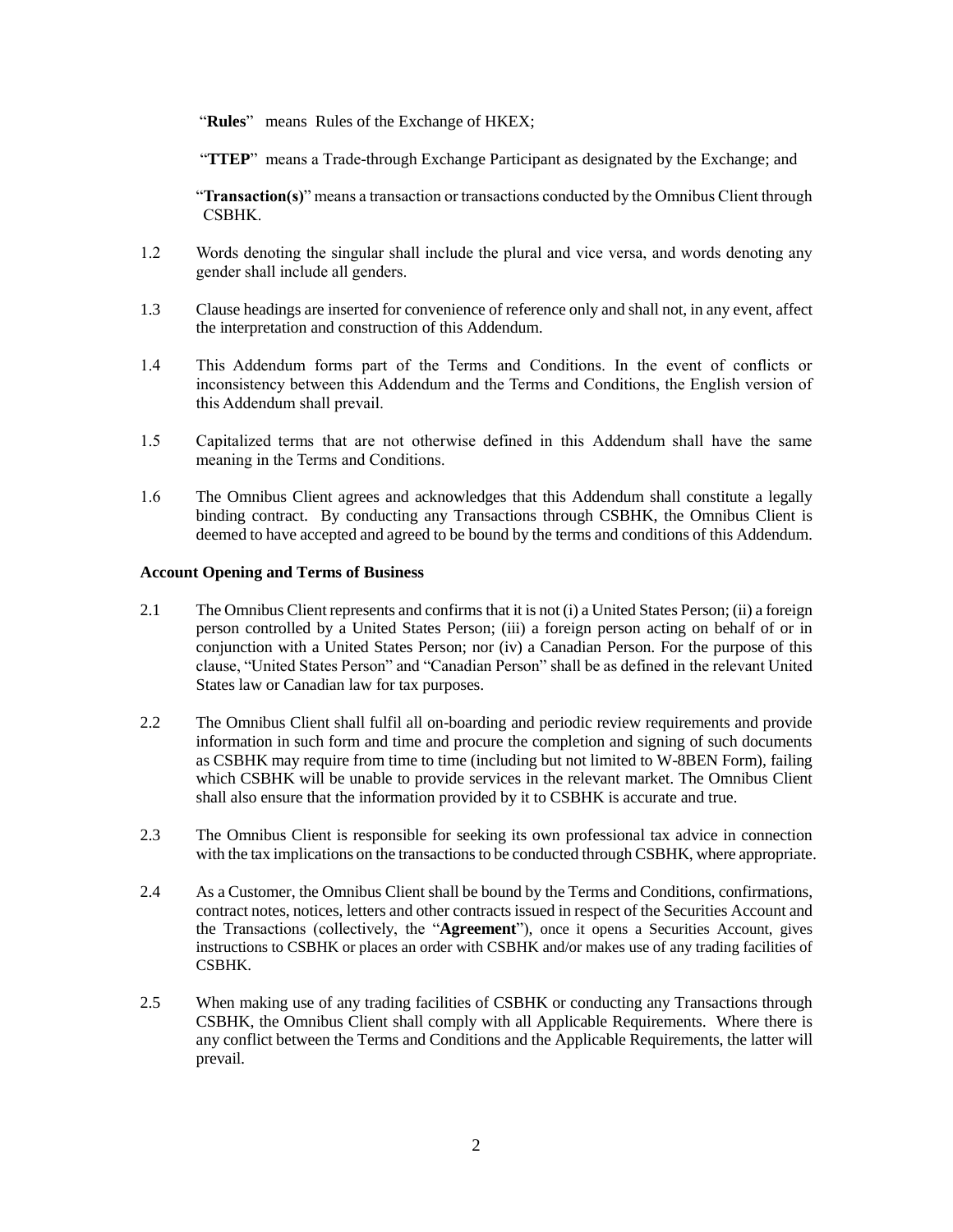- 2.6 Nothing in the Terms and Conditions shall exclude or restrict any obligations that the Omnibus Client may have to CSBHK under the Applicable Requirements. CSBHK may take any action it considers necessary to ensure compliance with the Applicable Requirements, and whatever CSBHK does or fails to do in order to comply with them will be binding on the Omnibus Client. Any actions that CSBHK takes or fails to take for the purpose of compliance with the Applicable Requirements shall not render CSBHK, its Affiliates or its Relevant Persons liable.
- 2.7 Where the relevant exchange(s) may have additional rules and regulations governing the use of an electronic trading system and/orders, the Omnibus Client shall comply with such rules and regulations (including but not limited to having adequate internal control, monitoring system and internal policies and procedures in place).
- 2.8 The Omnibus Client shall be bound by any additional terms and conditions of CSBHK on the use of electronic trading services and shall be responsible for all acts or omissions of its underlying clients and other persons using such services through CSBHK.

# **Trading**

- 3.1 CSBHK may in its sole and absolute discretion determine the market(s) available for online trading by the Omnibus Client.
- 3.2 If the Omnibus Client uses FIX or similar trading protocols, it represents and warrants that it is a professional investor within the meaning of paragraph (a),  $(b)$ , $(c)$ ,  $(d)$ ,  $(e)$ ,  $(f)$ ,  $(g)$ ,  $(h)$  or  $(i)$  of the definition of "professional investor" in section 1 of Part 1 of Schedule 1 to the SFO.
- 3.3 The Omnibus Client shall use the version of trading protocols proposed by CSBHK (unless as otherwise agreed) and comply with all Applicable Requirements.
- 3.4 The Omnibus Client shall also comply with any certification test requirements against the version provided by CSBHK. The Omnibus Client acknowledges that CSBHK will not able to provide it with any service through FIX or similar trading protocols if such certification test fails.
- 3.5 The Omnibus Client acknowledges that the network connection method to CSBHK is via internet virtual private network and that such connection method may not be secure, timely or reliable. The Omnibus Client further acknowledges that the availability or scope of services provided by CSBHK (through FIX or otherwise) would be subject to any information or parameters that it provides to CSBHK in FIX pro forma and/or any other documents of a similar nature.
- 3.6 Where CSBHK has agreed with the Omnibus Client that it may provide its underlying clients with access to CSBHK's DMA services, the Omnibus Client represents and warrants to CSBHK on a continuing basis that:
	- (i) it has the appropriate licences, approvals and regulatory consents in order to provide its end-clients with access to CSBHK's DMA services; and
	- (ii) it has entered into an agreement with its underlying clients which sets out the terms of their access through it to CSBHK's services and imposes restrictions on its underlying clients' use of CSBHK's DMA services which are equivalent to those to which it is subject under this Addendum or other agreement entered into by it with CSBHK from time to time.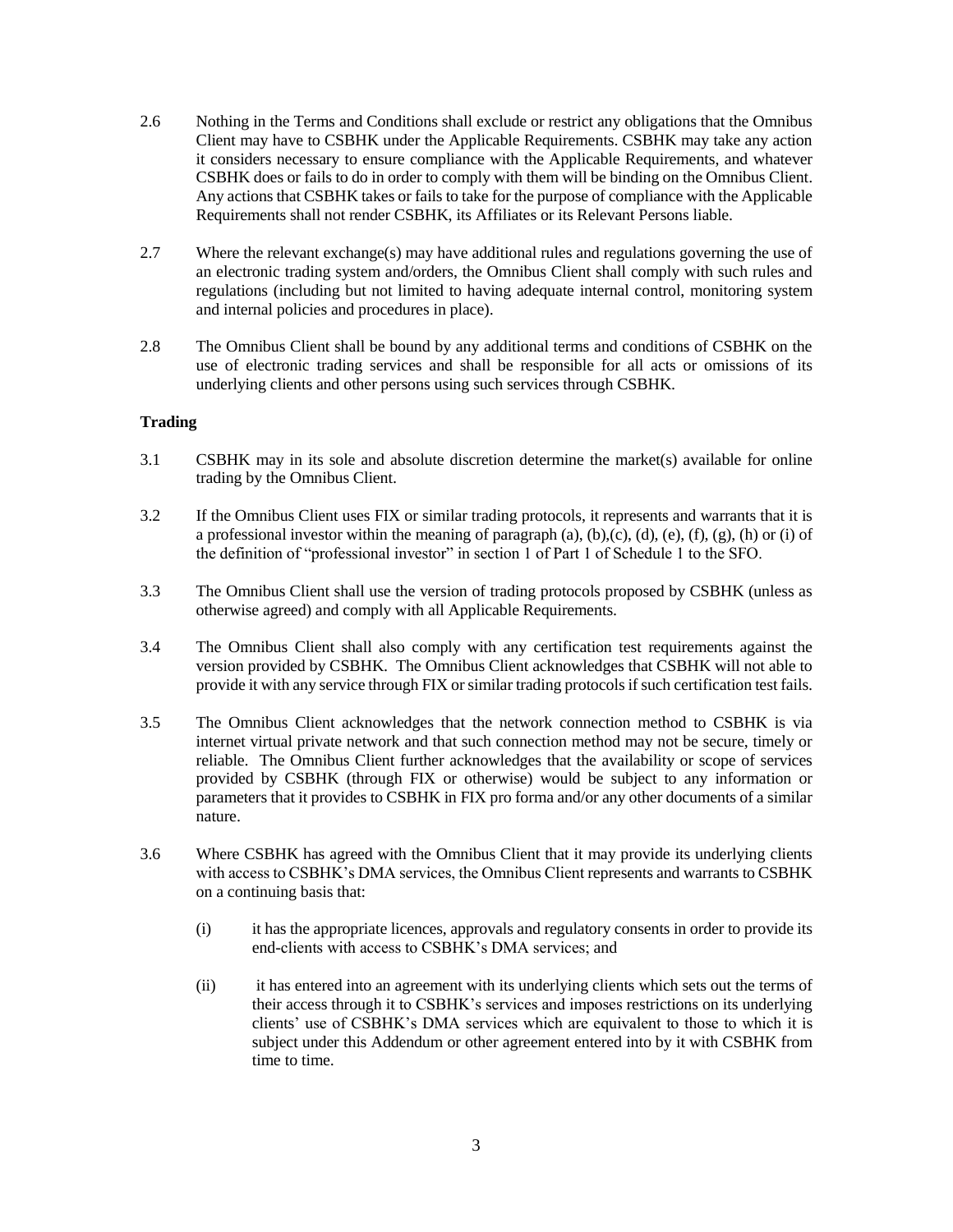- 3.7 The Omnibus Client understands and agrees that any orders placed by its underlying clients will flow through CSBHK's System and be subject to CSBHK's appropriate risk management and supervisory controls.
- 3.8 When using CSBHK's DMA services or, where applicable, using trading algorithms when placing orders with CSBHK, the Omnibus Client represents and warrants that on the date of this Agreement and as of the date of each Transaction that:
	- (i) Any information that the Omnibus Client provides or has provided to CSBHK in respect of its use of CSBHK's DMA services or, where applicable, its use of trading algorithms when placing orders with CSBHK, is accurate and not misleading in any material respect;
	- (ii) It has all necessary authority, powers, consents, licences and authorisations required to use CSBHK's DMA services or, where applicable, use trading algorithms when placing orders with CSBHK;
	- (iii) There are no material defects, malfunctions, viruses, worms, trojan horses, ransomware, spyware, adware, scareware, and other intentionally harmful programs or other computer codes having the effect of disabling or interrupting the operating of a computer system or any part thereof or destroying, erasing or otherwise harming any data, software or hardware in CSBHK's System; and
	- (iv) It has all necessary and updated security arrangements in place to proactively monitor and log systems activity for unusual behaviour to ensure that breaches are contained, to address on-going security threats and to protect its systems from unauthorized access.
- 3.9 The Omnibus Client shall on demand indemnify, protect and hold CSBHK harmless from and against all Losses (including legal costs on a full indemnity basis) resulting from or arising out of its use of CSBHK's DMA services or, where applicable, its use of trading algorithms when placing orders with CSBHK.
- 3.10 CSBHK may from time to time delegate the provision of its services to sub-custodians, nominees, agents, depositories, clearing houses and clearing system inside or outside of Hong Kong, which may include CSBHK's Affiliates (collectively, the "**Third Parties**"). CSBHK will not be liable for any losses, damages, costs or expenses arising from the appointment or use of Third Parties other than those arising as a direct result of the gross negligence, wilful default or bad faith of CSBHK. The Omnibus Client agrees to be bound by any additional terms and conditions that CSBHK is subject to with Third Parties. In addition, CSBHK is not responsible for monitoring the affairs and financial positions of Third Parties and will not be liable for the acts or omissions, or the insolvency of any Third Parties. Consequently, if any of the Third Parties becomes insolvent, the Omnibus Client may not be able to recover its assets that are under the custody of such Third Party. The Omnibus Client shall familiarize itself with the protections afforded to monies or other properties which it deposited with CSBHK for both local and foreign transactions.

# **China Connect**

4.1 If the Omnibus Client trades ChiNext Shares under China Connect, it shall have imposed proper controls and systems in place to prevent ineligible investors from trading ChiNext Shares if they use CSBHK's services.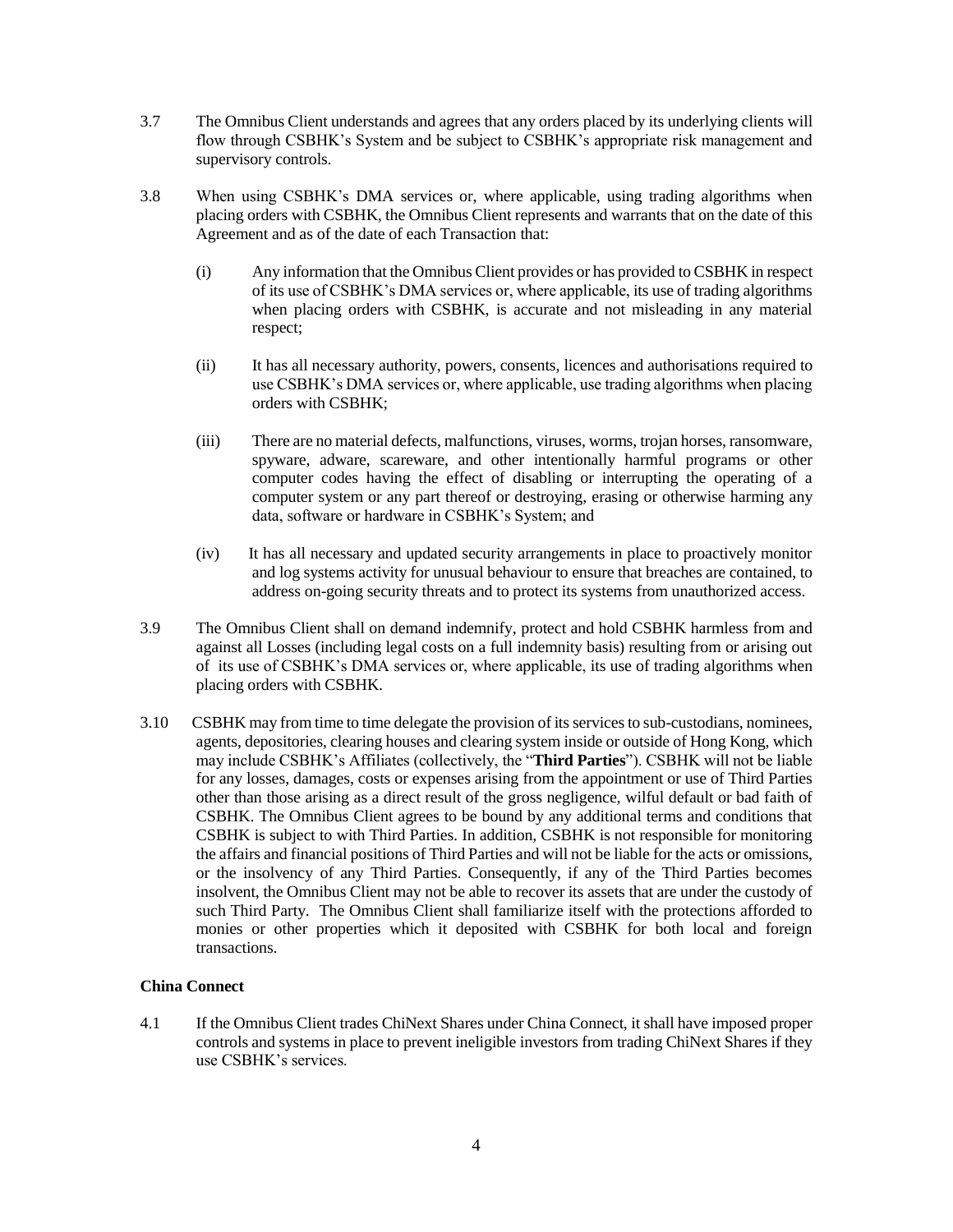- 4.2 The Omnibus Client confirms that it has read the latest Addendum in relation to China Connect (the "**China Connect Addendum**"). The Omnibus Client acknowledges and accepts the terms of the China Connect Addendum (including Clause 8 of the China Connect Addendum in respect of the disclosure of customer's information/personal data) and agrees to be bound by them. The Omnibus Client agrees to the disclosure of Customer Information (as defined in Clause 8 of the China Connect Addendum) in accordance with the terms of Clause 8 of the China Connect Addendum. The Omnibus Client understands that it may withdraw its consent for disclosure of such Customer Information at any time, but that in such event, CSBHK may not be able to execute its trading instructions or may be required to restrict execution of its trading instructions to sell-orders only in compliance with the Exchange's requirements.
- 4.3 If the Omnibus Client is a TTEP who conducts Northbound trading through a China Connect Exchange Participant pursuant to Article 590 of the Rules of the Exchange, it confirms that it hasread and understood and shall abide by all requirements of the Rules of the Exchange relating to Northbound trading and the requirements relating to TTEPs under the Northbound trading investor identification regime. If any errors, negligence, default, bad faith or breach of regulatory requirements occur when the Omnibus Client acts through CSBHK in respect of China Connect services, its shall defend and indemnify CSBHK and all Relevant Persons from and against all Losses resulting therefrom.

# **Hong Kong Investor Identification Regime and Over-the-counter Securities Transactions Reporting Regime**

- 5.1 Where the Omnibus Client is a "relevant licensed or registered person" as defined under paragraph 5.6 of the Code of Conduct and (i) carries out proprietary trading, and/or (ii) acts as an agent for the Customer's "client", as the case maybe, and gives a trading order or makes a transaction falling under the scope of IDR and OTCR, the Omnibus Client agrees and represents, warrants and undertakes to CSBHK, on a continuing basis that the Omnibus Client has complied with and will comply with the regulatory requirements of the IDR and OTCR as set out in Clause 14 of the *Terms and Conditions for Securities Trading (Professional Investor - Institutional)* all the time; and
- 5.2 In addition to any consents given under the Privacy Policy Statement, the Terms and Conditions and the Agreement in respect of the processing of the Data of the Omnibus Client (including Data provided by the Omnibus Client of any natural person ("**data subject**")) in connection with the Omnibus Client's account(s) with CSBHK and services to the Omnibus Client by CSBHK as required by applicable laws and regulations, the Omnibus Client agrees and consents to CSBHK that CSBHK and/or its Affiliates may collect, store, process, use, disclose and transfer Data relating to the Omnibus Client and/or data subject (including but not limited to the Omnibus Client and/or data subject's CID and BCAN(s)) as required for CSBHK to provide securities trading and related services falling under the scope of the FINI stipulated by HKEX and the IDR and OTCR, to be implemented by SFC, the Exchange and/or HKEX and to comply with the rules and requirements of HKEX and/or SFC in effect from time to time (including but not limited to the Code of Conduct), and to provide services for the subscription or purchase of securities in a public offer in respect of a new listing on the Exchange on behalf of the Omnibus Client as set out in Clause 5 of the *Terms and Conditions for Securities Trading (Professional Investor - Institutional)*.

### **Tractions related to Special Purpose Acquisition Company**

6.1 Where the Omnibus Client is acting for the benefits or account or on behalf of an Other Person, such as the Omnibus Client being an intermediary acting for its underlying clients, for whom the transaction is effected, the Omnibus Client confirms each of the Omnibus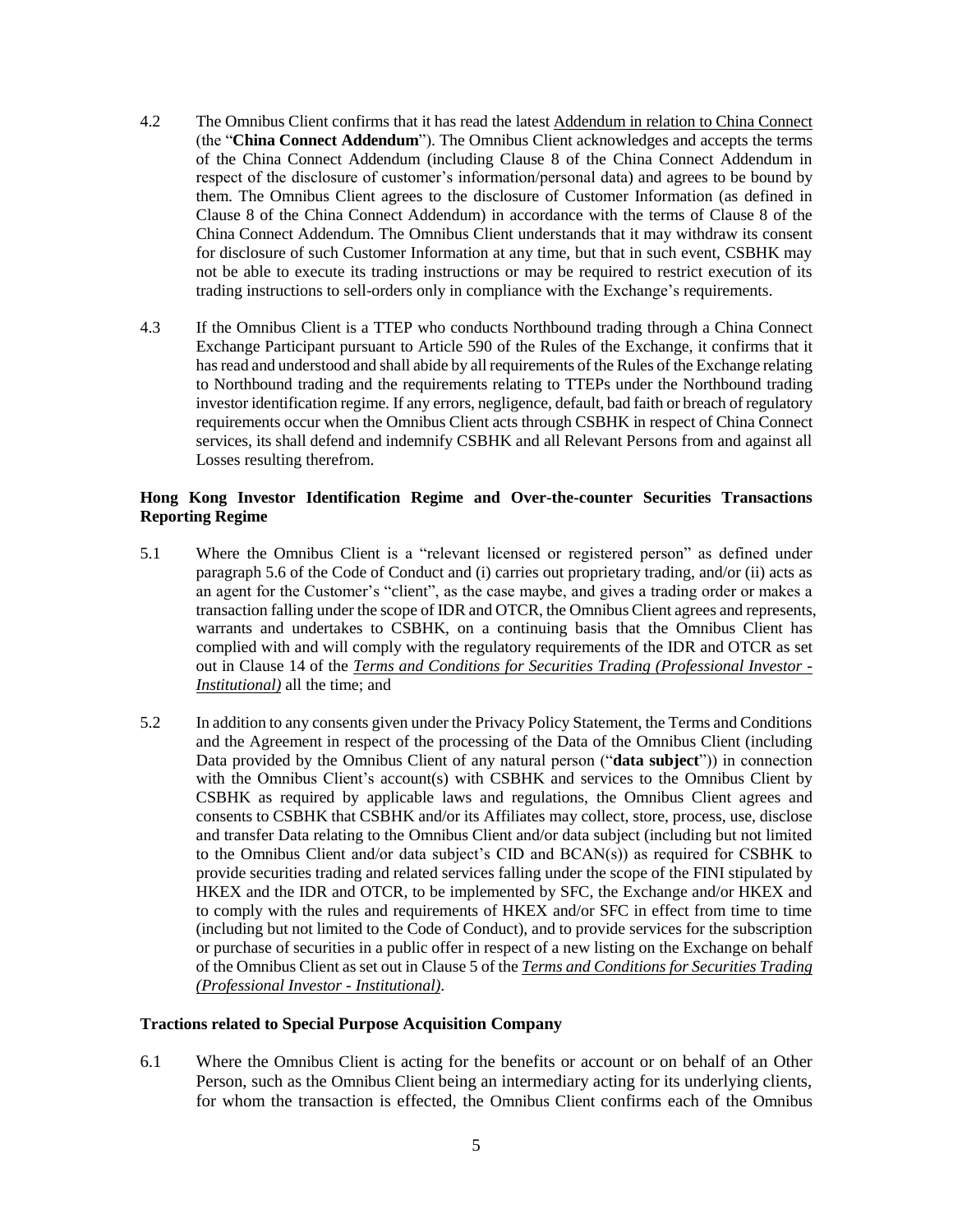Client and such Other Person is a SPAC Eligible Investor as required under the Rules; in particular, where the Omnibus Client is an intermediary, it represents and undertakes to examine, verify and ensure its underlying clients are SPAC Eligible Investor, and it has already adopted control arrangements to ensure only orders from those who are eligible are accepted.

# **Tractions related to debt securities listed on the HKEX under Chapter 37 of the Rules Governing the Listing of Securities on the HKEX ("Chapter 37 Bond Transactions")**

7.1 With respect to Chapter 37 Bond Transactions, where the Omnibus Client is acting for the benefits or account or on behalf of an Other Person, such as the Omnibus Client being an intermediary acting for its underlying clients, for whom the transaction is effected, the Omnibus Client confirms each of the Omnibus Client and such Other Person is a professional investor as defined in Part 1 of Schedule 1 to the SFO; in particular, where the Omnibus Client is an intermediary, it represents and undertakes to examine, verify and ensure its underlying clients are professional investors, and it has already adopted control arrangements to ensure only orders from those who are eligible are accepted.

# **Omnibus Account**

- 8.1 If the Omnibus Client maintains an Omnibus account with CSBHK consisting of a master account and a number of sub-accounts for its undisclosed customers, the Omnibus Client agrees, acknowledges and covenants (as the case may be) that:
	- (i) CSBHK may at all times treat the Omnibus Client itself, and not any of its underlying clients carried in the Omnibus Account, as CSBHK's client and any obligations that CSBHK may have under the Agreement are to the Omnibus Client only and not to the Omnibus Client's underlying clients. Accordingly, CSBHK will have no obligations or any duties of whatever nature to the Omnibus Client's underlying clients whether in contract or tort and whether or not their identities are known to CSBHK.
	- (ii) CSBHK may treat the Omnibus Client's master account and any sub-accounts as a single account for margining purposes. Further, and without limitation to any rights CSBHK may have under the Agreement, CSBHK may set-off any positive cash margin owed by CSBHK to the Omnibus Client on any sub-account with any cash margin owed by it to CSBHK on any other sub-account.
	- (iii) CSBHK usually only accept payments from and make payments to the bank account set out in the Omnibus Client's Standard Settlement Instructions to CSBHK. Accordingly, CSBHK may refuse to accept payments from or make any payments to any third party including to/from the Omnibus Client's underlying clients, unless CSBHK has reviewed and approved the same in accordance with its internal policies.
	- (iv) Without prejudice to the Agreement, CSBHK may accept instructions for any subaccount from anyone on the list of authorized traders provided by the Omnibus Client to CSBHK.
	- (v) CSBHK's obligation to carry out due diligence checks (including Know Your Customer and Anti-Money Laundering checks) are limited to carrying out appropriate checks on the Omnibus Client itself. The Omnibus Client shall carry out any appropriate due diligence checks on each of its underlying clients.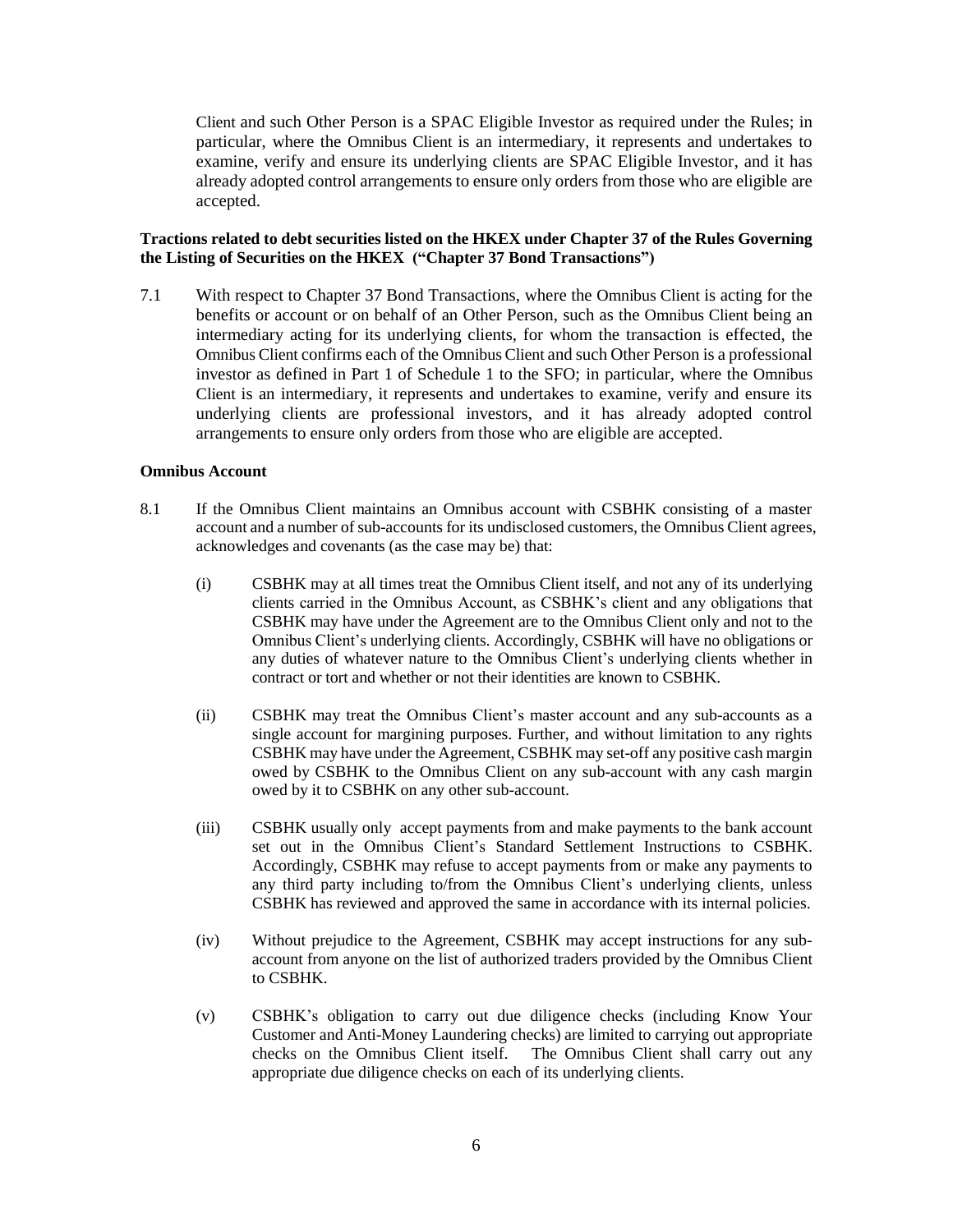- (vi) The Omnibus Client shall be responsible for due diligence investigation, obtaining and maintaining adequate information on the Other Persons as required under the laws of the country with jurisdiction over the Omnibus Client, which includes but not be limited to, verifying the identity of the Other Persons, performing background and credit checks of the Other Persons, assuring that the Other Persons are not prohibited under relevant anti-money laundering law. The Omnibus Client shall be exclusively responsible for suitability of any transaction for the Other Persons.
- (vii) If applicable, the Omnibus Client shall disclose the detail of any commission sharing agreements between it and CSBHK to its underlying clients.
- (viii) It shall comply with all relevant regulatory requirements, including but not limited to the following:
	- (1) General Principle 1 of the Code of Conduct, requiring intermediaries to act honestly, fairly, and in the best interests of their clients and the integrity of the market;
	- (2) General Principle 2 of the Code of Conduct, requiring intermediaries to act with due skill, care and diligence, in the best interests of their clients and the integrity of the market;
	- (3) Paragraph 5.1 of the Code of Conduct, requiring intermediaries to take all reasonable steps to establish the true and full identity of each of their clients, and of each client's financial situation, investment experience, and investment objectives;
	- (4) Paragraph 5.4 of the Code of Conduct, requiring intermediaries to be satisfied on reasonable grounds about (i) the identity, address and contact details of (a) the person or entity ultimately responsible for originating the instruction in relation to a transaction; and (b) the person or entity that stands to gain the commercial or economic benefit of the transaction and / or bear its commercial or economic risk; and (ii) the instruction given by the person or entity referred to in (i). The intermediary should keep in Hong Kong a record of the details referred to above and give the SFC access to that record upon request;
	- (5) Section 5(1) of Schedule 2 to the AMLO, requiring financial institutions to continuously monitor their business relationship with customers by conducting appropriate scrutiny of transactions (cash and non-cash transactions) carried out for the customers;
	- (6) Paragraph 5.1 of the Guideline published by the SFC under section 7 of the AMLO and section 399 of the SFO (the "**AML Guideline**"), requiring financial institutions to identify transactions that are complex, large or unusual or patterns of transactions that have no apparent economic or lawful purpose and which may indicate money laundering or terrorist financing; and
	- (7) Paragraph 4.3.3 of the AML Guideline, requiring financial institutions to make appropriate enquiries about customers who are individuals, where there are indications that the customer is not acting on his own behalf.
- (ix) Upon CSBHK's request, the Omnibus Client shall duly complete and return to CSBHK any AML attestation form and/or questionnaire or equivalent documents to agree and perform the client due diligence measures. The Omnibus Client shall provide copies of all necessary and relevant underlying clients/investors information and documentation obtained at request of any competent authority, statutory requirements and/or legitimate internal compliance process and such other document as stipulated by between CSBHK and us from time to time.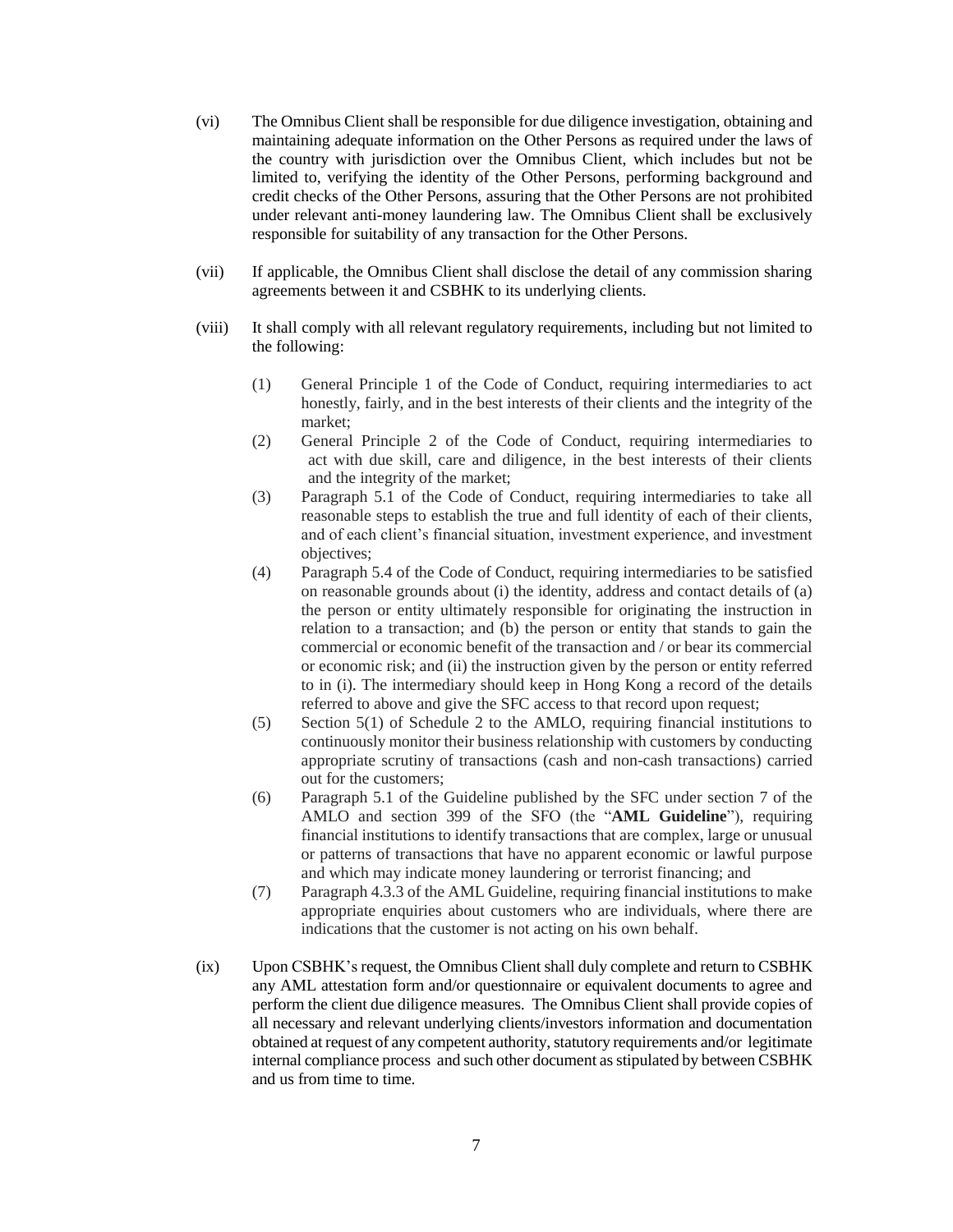$(x)$  The Omnibus Client shall be wary of potential red flags of market misconduct including but not limited to market manipulation activities and critically review and enhance its systems and controls for the purpose of knowing its clients, monitoring their trading activities and complying with the Applicable Requirements.

## **Other Requirements**

- 9.1 In performing of its duties hereunder and under the Agreement, the Omnibus Client shall:
	- (i) refrain from committing any act or omission that could subject it or CSBHK to any liability under the Prevention of Bribery Ordinance, Cap. 201 of the laws of Hong Kong, the U. S. Foreign Corrupt Practices Act or similar anti-bribery laws or legislation of other jurisdictions (collectively, "**Anti-Bribery Laws**);
	- (ii) maintain policies and procedures designed to promote and achieve compliance with such Anti-Bribery Laws and procure its directors, officers, employees, representatives and agents to comply with such policies and procedures; and
	- (iii) notify CSBHK immediately of any breach of such Anti-Bribery Laws.
- 9.2 The Omnibus Client acknowledges that the regulations based on the Organisation for Economic Co-operation and Development (OECD) Common Reporting Standard ("**CRS**") and FATCA Intergovernmental Agreements ("**IGA**") implementing the FATCA provisions require CSBHK to collect and report certain information about an account holder's tax residency. If the Omnibus Client's tax residence is located outside Hong Kong or is otherwise reportable, it shall complete the self-certification form(s) posted on CSBHK's web-site and submit the same to CSBHK. The Omnibus Client acknowledges that CSBHK may be legally obliged to pass on the information in this form and other financial information with respect to the Omnibus Client's accounts to Hong Kong governmental authorities ("**Authorities**") including the Inland Revenue Department of Hong Kong and such authorities may exchange this information with tax authorities of another jurisdiction or jurisdictions pursuant to intergovernmental agreements to exchange financial account information. The Omnibus Client authorizes CSBHK to make disclosure to fulfil all relevant reporting requirements stipulated by the Authorities from time to time. The Omnibus Client understands that CSBHK does not provide any form of tax advice and shall contact its own tax adviser if any tax related advice is required.
- 9.3 The Omnibus Client shall ensure that true, accurate and complete information is provided in its self-certification and shall within seven (7) days upon a written request from CSBHK provide supporting documents to CSBHK for verification of the information contained in its selfcertification. The Omnibus Client shall provide an updated self-certification within 30 days of any change in circumstance which may affect its tax residency status and shall notify CSBHK immediately if any information in itsself-certification becomes untrue, inaccurate or misleading.
- 9.4 Save to the extent that the Losses are finally and judicially determined by a court of competent jurisdiction to have resulted directly from the fraud or wilful default of CSBHK, the Omnibus Client shall indemnify and hold CSBHK, its Affiliates and the Relevant Persons (each an "**Indemnified Party**") harmless from and against all Losses and cost and expenses incurred or suffered by any Indemnified Party(ies) for or in connection with this Addendum including but not limited to:
	- (a) its use of CSBHK's services including the use of CSBHK's DMA services by its underlying clients;
	- (b) its breach of any terms or conditions of this Addendum;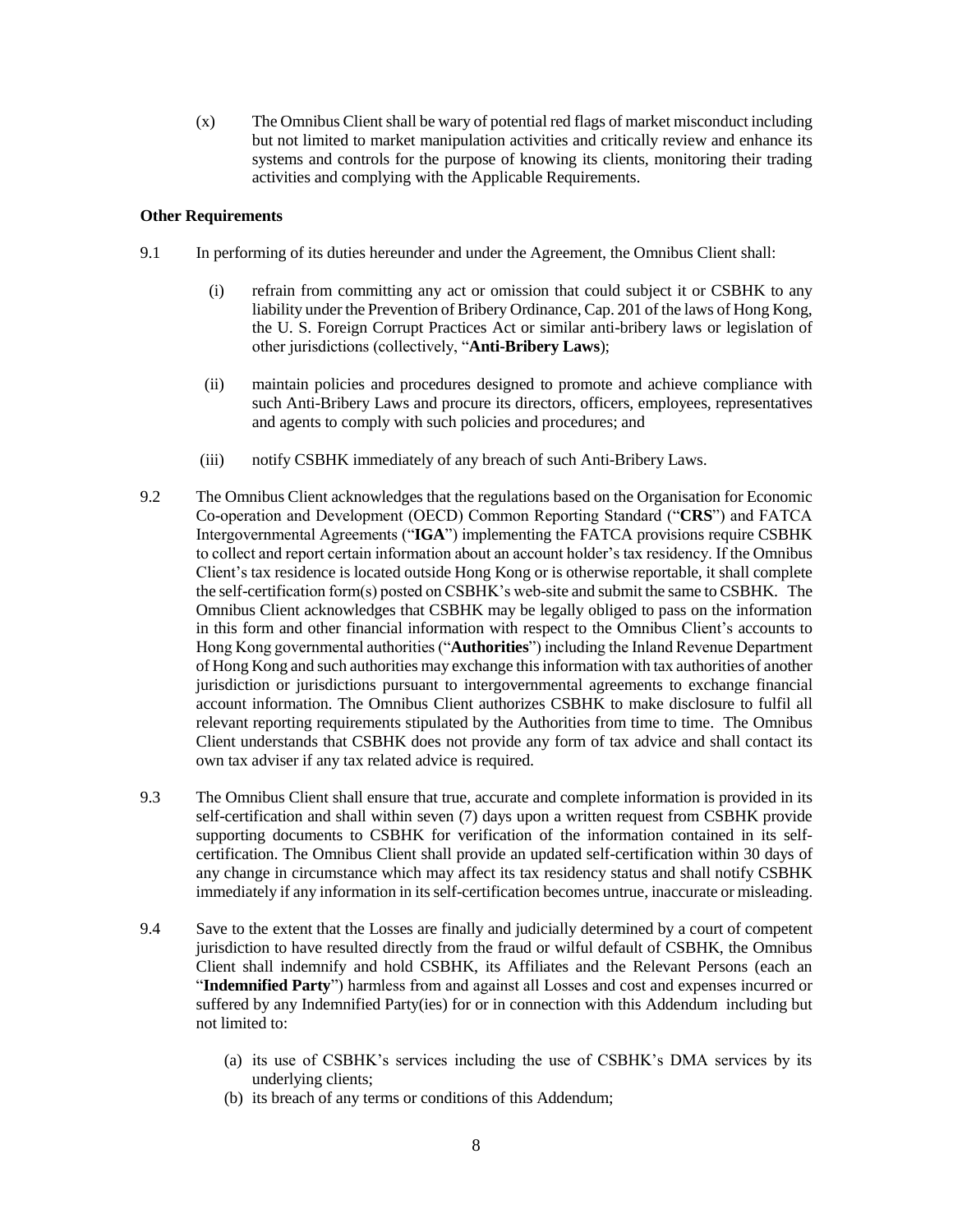- (c) any errors or omissions in any self-certification forms provided to CSBHK; and
- (d) any non-compliance of the Anti-Bribery Laws, CRS or FATCA reporting requirements or any other Applicable Requirements.

For the purposes of this clause, "cost and expenses" shall include legal costs and disbursements (calculated on a full indemnity basis) incurred by CSBHK in defending itself successfully against any claims and proceedings and in enforcing its rights under this Addendum and/or the Agreement.

- 9.5 The "**Qualified Intermediary**" reporting services offered by CSBHK (the "**QI Service**") may not be applicable to Omnibus Client where:
	- (a) the Omnibus Client is a Non-Qualified Intermediary but does not disclose the identity of its underlying clients to CSBHK; or
	- (b) the Omnibus Client is a Qualified Intermediary but fails to provide a completed withholding statement which shall form an integral part of the Form W-8IMY.

The Omnibus Client acknowledges and agrees that where QI services is not applicable, the Omnibus Client would be subject to the maximum taxation withholding rate as imposed by the U.S. Internal Revenue Service from time to time.

9.6 If the HKEX, the SFC or relevant regulator takes any disciplinary action(s) against CSBHK due to the Omnibus Client's and/or Other Person's failure to comply with the relevant investor eligibility specified in the Rules, breach of the Rules or other misconducts (the "**Breach**"), CSBHK reserves the right to pursue any and all available legal and equitable remedies against the Omnibus Client in connection with the Breach.

For the purpose of this clause, "**disciplinary action(s)**" means any of the penalties set out in Disciplinary Procedures under the Rules and other penalties as prescribed by the HKEX, the SFC or relevant regulator from time to time.

- 9.7 The Omnibus Client agrees to fully indemnify and hold harmless each of CSBHK, its Affiliates and the Relevant Persons from and against all claims, actions, liabilities, proceedings against any of CSBHK, its Affiliates and the Relevant Persons and all Loss (including legal fees) which they may suffer resulting from or arising out of or in connection with the Breach.
- 9.8 The Omnibus Client shall be responsible to maintain and provide to CSBHK, where it's legal and permissible to do so, all data and information related to the Omnibus Client and Other Persons required by the applicable laws and regulations or at the request of regulators or required by CSBHK.

#### **Force Majeure**

10.1 "**Force Majeure Event**" means any event occurring in Hong Kong or elsewhere, giving rise to a failure or delay in the performance of any duties or obligations under this Addendum or the Agreement, which arises from a cause beyond the control of the relevant party and which is not due, or substantially attributable, to any failure of that party to exercise due diligence to prevent such failure or delay, including, without limitation, any Act of God, calamity, war, civil war or strife, rebellion, revolution, insurrection, invasion, acts of a foreign enemy, hostilities (whether war has been declared or not), terrorism, fire, explosion, earthquake, tsunami, flooding, lightning or other adverse weather condition, strikes, industrial actions, government restrictions, exchange or market rulings, suspension of trading, computer breakdown, failure or malfunction of